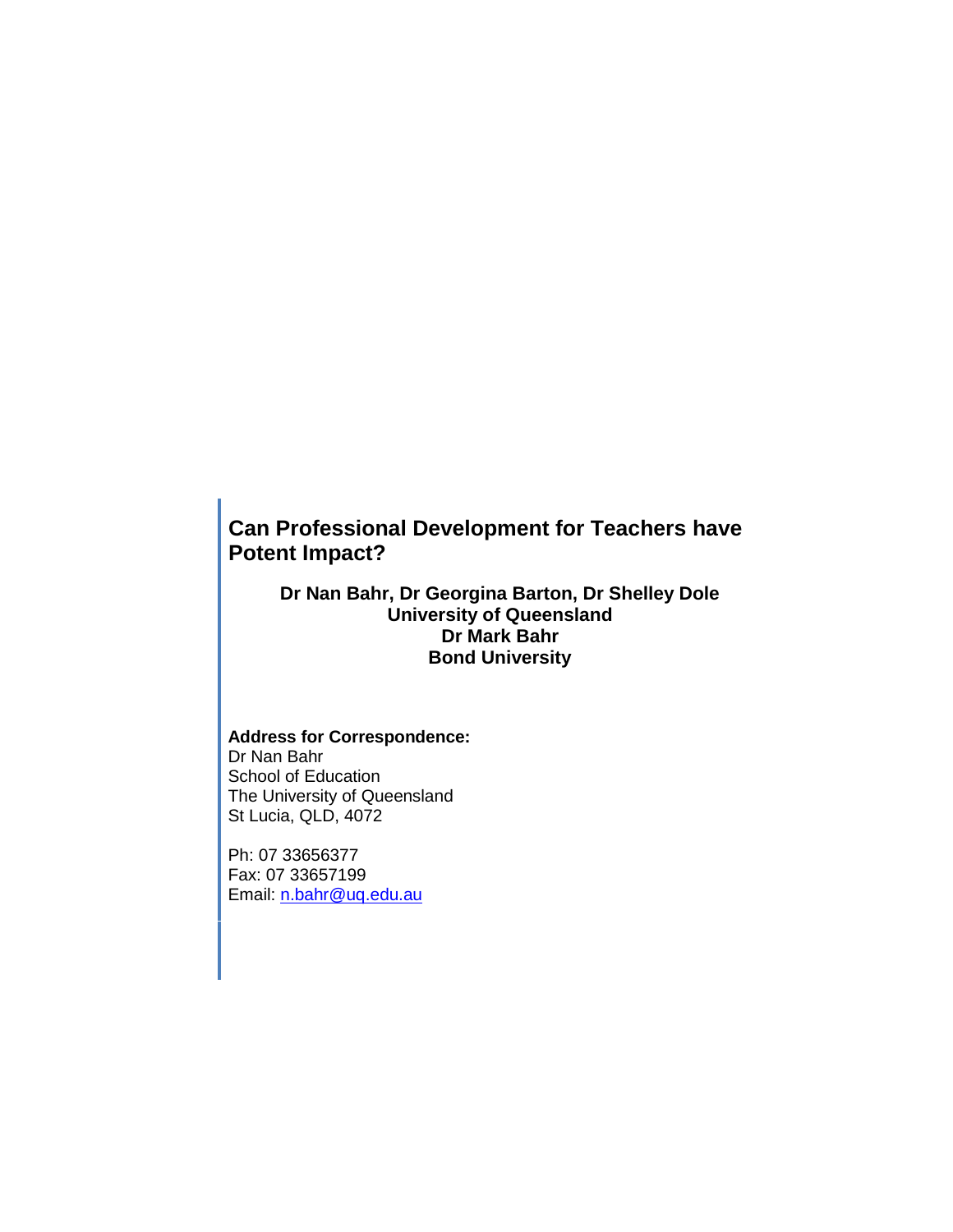#### **Abstract**

There has been significant research into the impact of professional development (PD) on professional organisation and behaviour. PD has emerged in a diversity of forms in schools. Programs range form one hit seminars provided by an external consultant, through to a broad range of programmed development plans that integrate seminars, school based planning groups, action research, collaborative projects across schools, clusters and with critical friends, and mentoring. PD has been delivered to prompt school and teacher professional transformation or to support and ongoing development plan. PD is not uni-lateral and exists to support a very wide range of school and teacher development needs. The relevance and effectiveness of PD design and delivery is tied to the nature of the PD need and the context of provision. This paper reports an investigation into efficacy of various approaches to PD in Queensland schools. The research drew on responses to an online survey tool, focus groups and semi-structured interviews with PD coordinators, teachers, and school and district administrators to develop a model for effective PD planning that considers strategies for addressing current and future PD need and amelioration of barriers to PD effectiveness.

#### **Introduction**

The Professional Development Agenda for the Queensland Government Department of Education and the Arts through funding from the Australian Government Quality Teacher Programme (AGQTP) has targeted the elevation of teacher professionalism through the provision of support to a variety of Professional Development (PD) plans and programs. Efficacy of the various approaches to PD, and specific alignment against school and teacher professional needs has not yet been clearly established. As such, the Queensland Department of Education, training and the Arts commissioned a research tender (2006-2007) into PD practices in Queensland. The primary objectives of this research as outlined by DETA were:

- 1. identify differences in the PD needs of schools
- 2. identify PD barriers and enablers and
- 3. suggest strategies for meeting identified needs and addressing barriers.

Although this asserts complexity on an investigation into PD efficacy, this diversity of need and experience with PD could be conceptualised within a comprehensive model for strategic PD planning, development and evaluation.

#### **Background**

The research report provided a platform for improving and maximising organisational and individual professional performance. It aimed to inform the development of the profession through effective identification of PD need, design and delivery of appropriate and transformative PD, and strategic planning for PD into the future.

The definition of PD itself is one of blurred contention and no single definition is universally supported by all authors and education jurisdictions. This in part results from the fact that PD is often seen to include a broad spectrum of seemingly different activities as noted by McKenzie and Santiago (2005).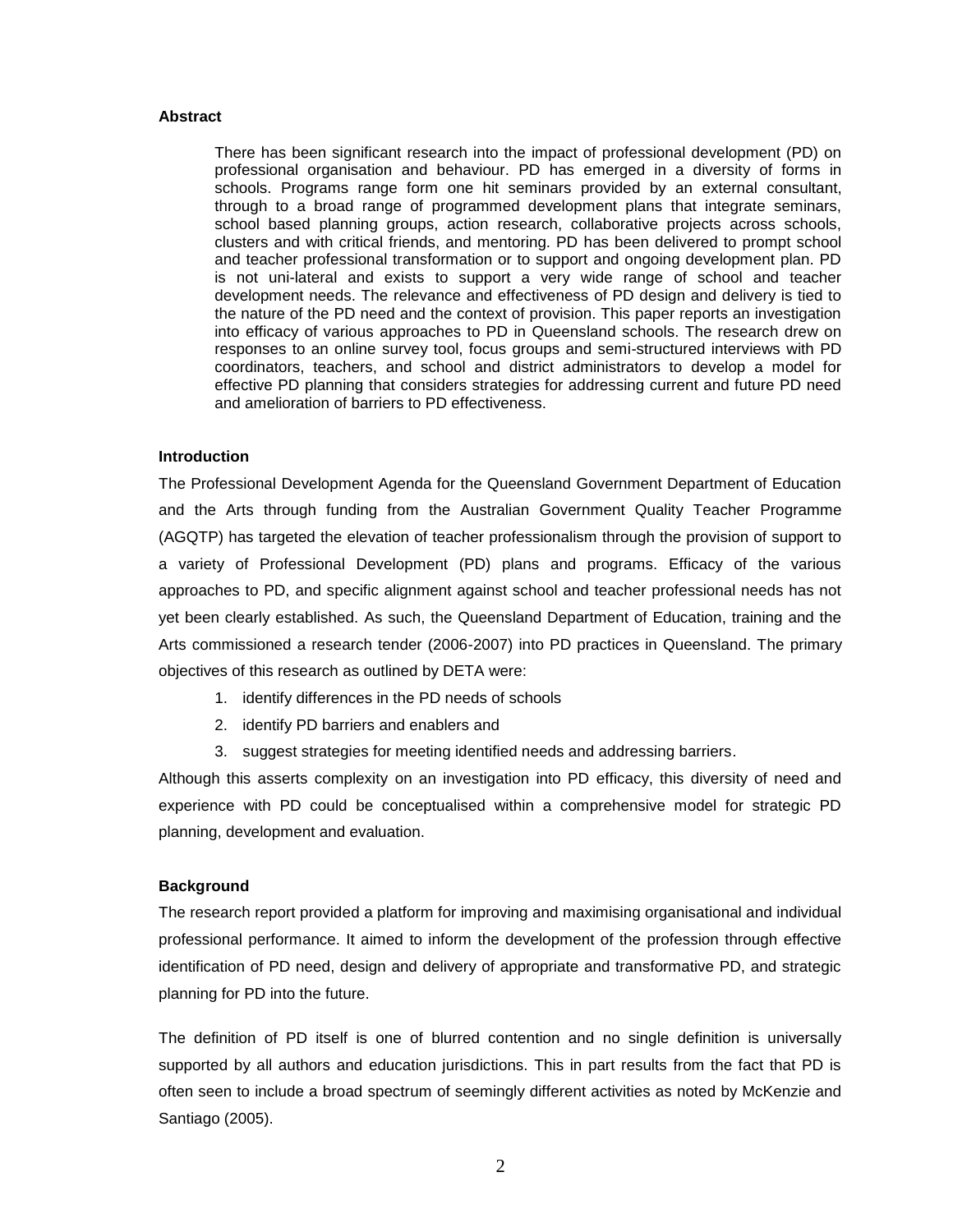The discussion of professional development often lacks clarity because a potentially large number of quite different activities are grouped together (p. 122).

Another complicating factor is that PD is distinct and yet shares common ground with other approaches such as training and professional learning and spans trainee teachers from the preservice period through to established careerists and professionals.

Given PD is distinct, spans a broad spectrum of activities from pre-service to in-service and may mean different things to the different people involved (for example teachers, principals, and training providers), it is important that a working definition for the literature review is established.

To this end, the authors will use the definition of PD adopted by Education Queensland as outlined in the *Standards for the Development and Delivery of Professional Development and Training*, The State of Queensland (1998).

Professional Development refers to those activities that individuals engage in to enhance their expertise so that they grow professionally beyond core competency levels required to perform key roles (p.2).

This definition by Education Queensland corresponds with McKenzie and Santiago's (2005) definition of professional development and other writers on the topic. (Guskey, 2000; Zuber-Skerritt, 1992). The definition points to the nature of professional development being focused on the improvement of not only students' achievement outcomes but also teachers' practice (Darling-Hammond & McLaughlin, 1995).

The report detailed an approach to establishing mechanisms for effectively identifying and evaluating PD through the following questions:

- How can PD needs be identified and met?
- How can pervasive influences on the effectiveness of PD in its broad range of formats and contexts be identified?
- How can barriers to PD effectiveness be ameliorated?
- How can success of PD initiatives now and into the future be best gauged? and
- What are the PD needs of Queensland state schools?

These questions were aimed to be answered via a number of data corpuses including: 1. comprehensive literature review; 2. semi-structured focus groups and interviews; and 3. online survey tool.

# **Summary of Literature Review**

A number of major themes were identified in the literature review. These included: 1. the nature and extent of professional development needs; 2. developing and delivering effective professional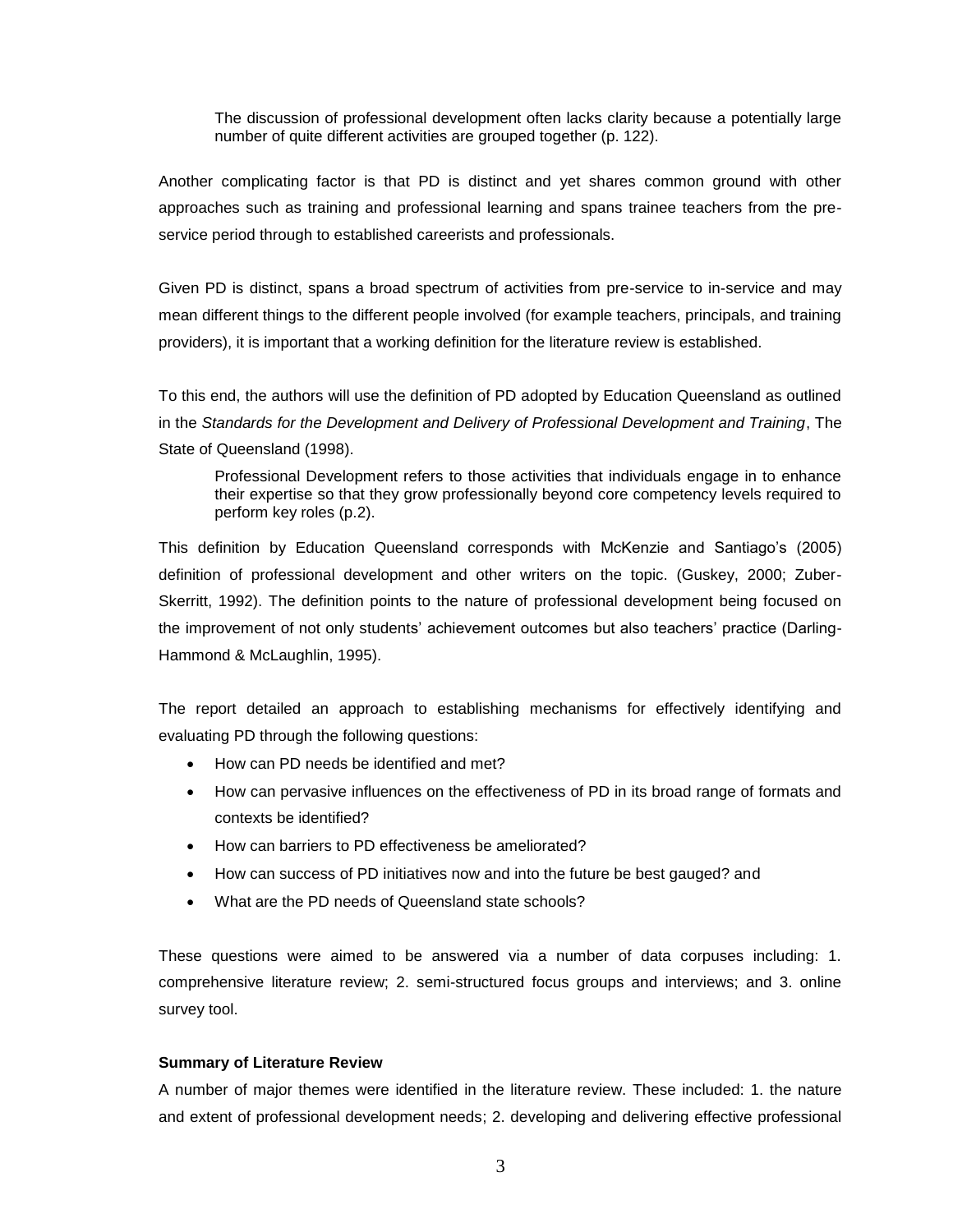development and 3. teacher professional growth from induction, beginning and early career to mentoring and leadership development

#### *Professional Development Needs*

Despite the plethora of views and perspectives on the constituency of effective PD practice offered in the literature, it is clear that unless these approaches fulfil the particular PD needs of participants, then such approaches cannot be considered successful or effective (Raynor et.al. 2002). This is particularly apparent if we apply the definition of professional development noted above with its focus on supporting teachers to "…*grow professionally beyond core competency levels required to perform key roles"* (*PD Agenda 2006-2007,* State of Queensland).

It is acknowledged however, that determining PD needs is difficult (Ingvarson, 1998; Reid, 2004). There is no definitive list of PD needs since they are dynamic and tend to change over time as well as across contexts. Attempting to match these needs with an appropriate form of PD can be even more challenging as participants needs tend to differ from one another along with their prior learning, transferable knowledge and experience, and preferred styles of learning (Lee, 2004- 2005). Ultimately, not all participants will benefit to the same degree as their peers given exposure to the same type of professional development experience (Lieberman & Wilkins, 2006). More importantly, it is argued that as much care and forethought needs to be applied to teacher PD as is directed to student learning in the classroom.

To this end, *The Standards for the development and delivery of PD and training* – State of Queensland (1998) provide some useful guiding questions to consider when planning PD for schools and school staff (refer Box A). Further to this, there may be significant benefit in developing a comprehensive, consistent and coherent method of assessing PD needs at the individual, school and system level. This will ensure greater levels of alignment between the various levels of professional development needs, that needs are not the result of best guesses or other influences and that the resulting professional development is timely, relevant and potent and gives a better return on the PD investment.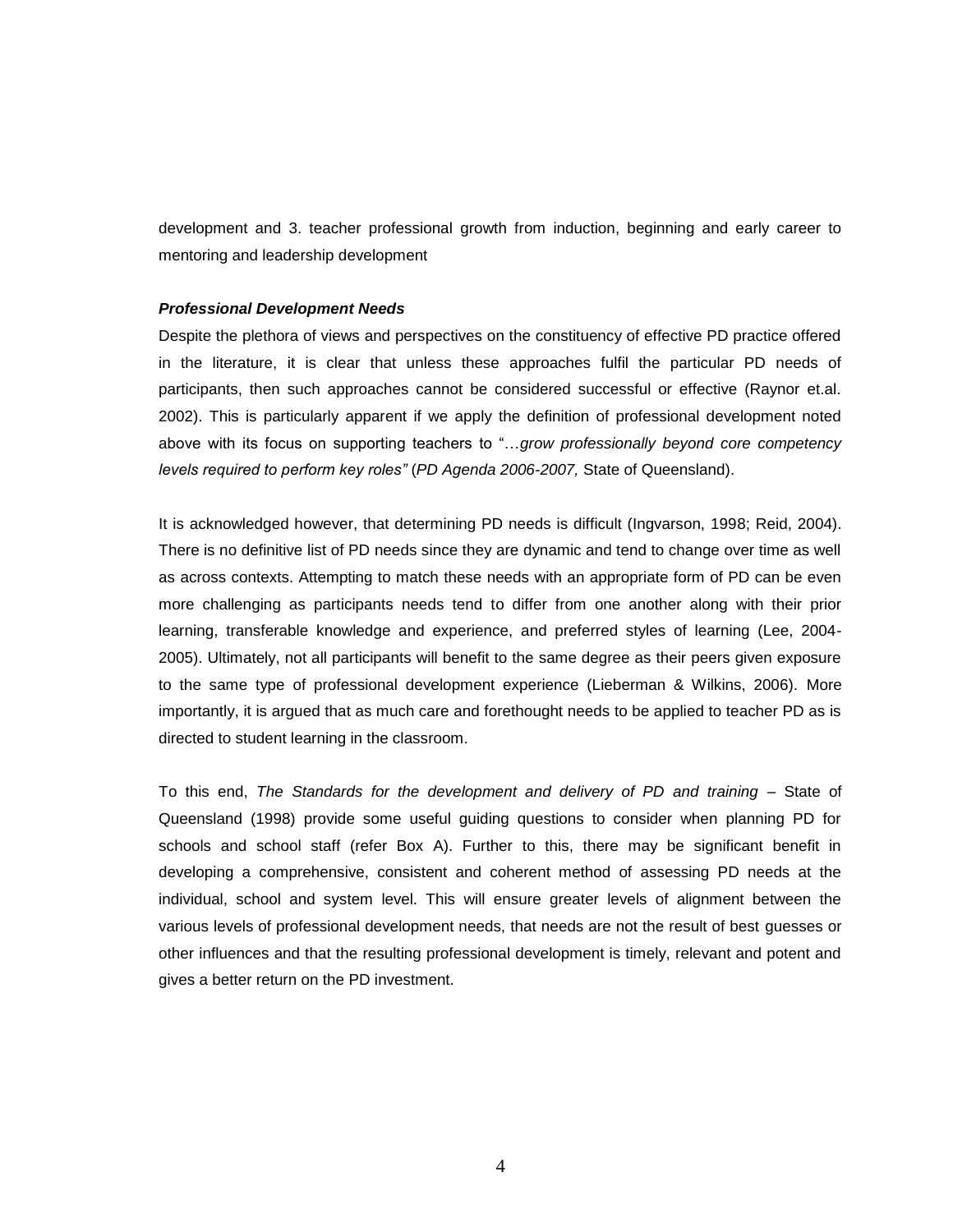**Box A: Useful questions to consider for professional development**  *Standards for the development and delivery of PD and training* – State of Queensland PD needs of participants to be catered for How are prior learning experiences acknowledged? Can access to PD be ensured at different points of delivery? How does it take into account workload of teachers? How does it cater to different learning styles? Is there flexibility of delivery? How do processes and interactions create an environment of support and

- professional trust encourages problem solving, risk taking, innovation and creativity?
- What mechanisms are included to support learning over time?

From what has been gathered through the literature review it can be concluded that PD needs are wide ranging and varied from one context to another and are difficult to assess. There are a number of influences affecting which PD needs are considered important and are ultimately addressed. When PD is delivered it is clear that it won't fulfil the needs of every participant equally. A more systematic approach to assessing PD needs is called for and will assist in better choices over the PD models and approaches used to address PD needs. The next section of the review will examine literature on developing and delivering effective professional development.

# *Developing and delivering effective professional development*

Though the evidence base in the literature on effective models and approaches to PD is seemingly thin, there is no shortage of opinion and views on what represents effective practices for the development and delivery of PD (Guskey, 2000). The lack of research evidence results from a tendency for the research to focus on specific PD practices and interventions rather than the frameworks, models and approaches in which such practices are developed and delivered.

Just as views in the literature regarding PD needs are contested, discussions in the literature of effective PD also show significant differences of opinion. Despite these differences, the approaches/models of professional development can be broadly grouped into four categories:

- Locally based and driven PD
- Systemically based and driven PD
- Combinations of local and systemic PD
- Locally based and driven PD facilitated and supported from the system

Each of these perspectives has validity under certain conditions but not all. That is, different approaches will be more or less appropriate than others depending on the context, purpose and intended outcome of the PD. Beyond models and approaches to PD, the way PD programs are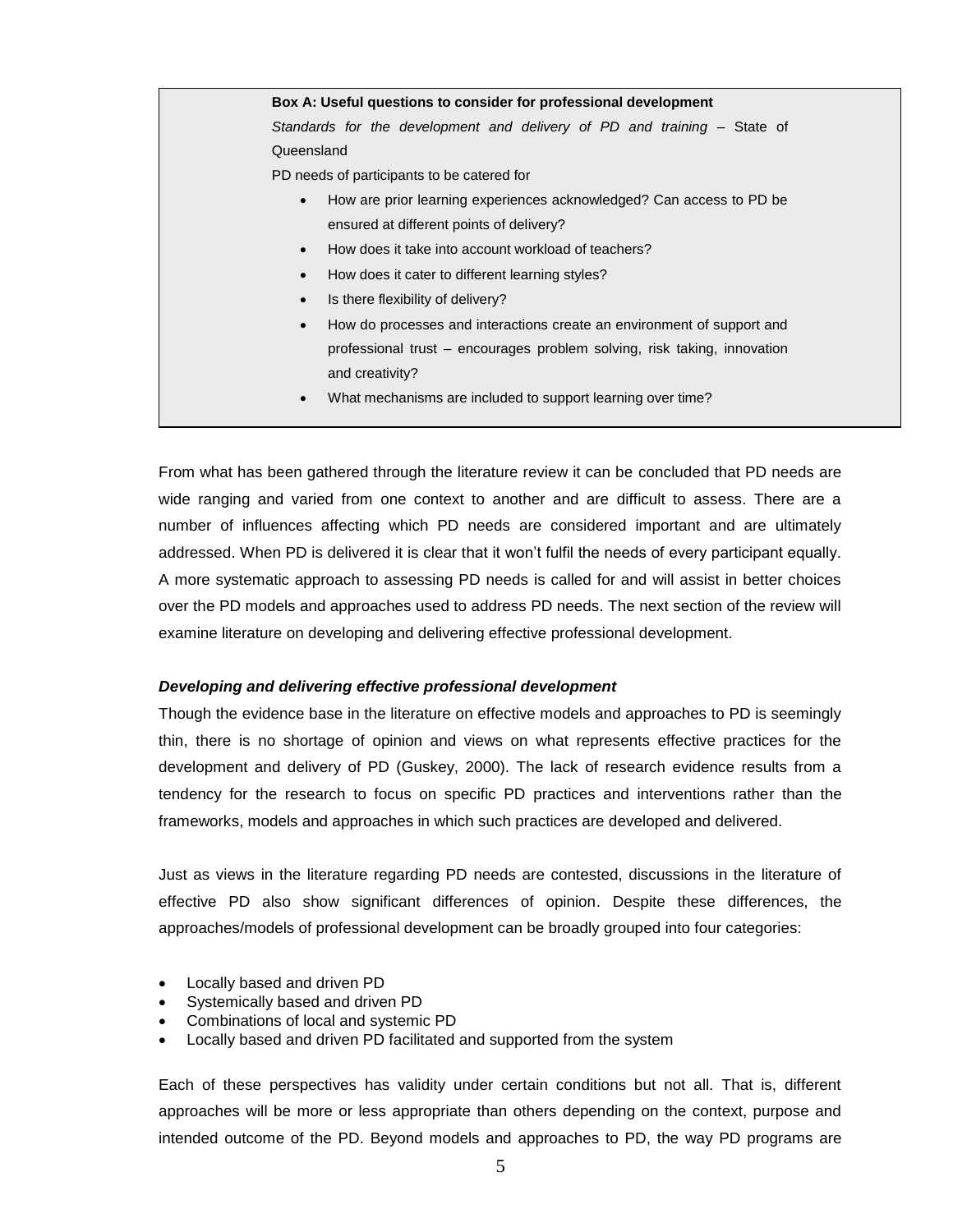developed and delivered and the context in which this takes place is often seen as important to their effectiveness. The PD policy agenda is a central influencing force in this process.

# *National Professional Development Policy*

The national PD agenda is led by the flagship Australian Government Quality Teacher Program – (AGQTP). The AGQTP has attempted to drive a national focus towards professional development for teachers. Through Australian government funding the program has seen an increase in PD programs targeted to areas of perceived need such as literacy and numeracy. Its main goal is to assist teachers in attending professional learning activities and support quality teaching and school leadership.

# *PD in Queensland*

In the Queensland context the Minister for Education, Training, and the Arts, Rod Welford contends that the state's *PD Agenda 2006-2007* will provide "high quality educational services to our students" and it also ensures "students have the best chance of success in the twenty-first century" (p.1). Further to acknowledging the aims of the agenda for Queensland students it also highlights the phases that educators and support staff experience across the life of their career:

- aspiring
- beginning
- consolidation and growth
- high achieving
- transitions

These stages are important to consider in the development of PD programs and practices as each stage will present a different set of challenges and PD needs for staff. PD will also be an important tool to assist as many staff as possible to transition from one stage to the next so that throughout a career there is ongoing development and increasing competency.

Many researchers believe that the purpose of PD is to assist in the improvement of student learning and as such increase the results that they have in the classroom (Grootenboer, 1999; Kubitskey & Fishman, 2004). Others however, believe that this depends on whether or not there are clear outcomes in mind. PD may be about improving particular learning outcomes of students or could be about improving management skills such as planning or research. It seems then that the purpose of PD can change between one context to another.

Therefore, it seems that whatever the purpose of the PD is determines in fact, the strategies by which to deliver the program effectively. Glover and Law (1996) ultimately say that the participants should have some sense of ownership and schools are "potentially fertile ground for improvement"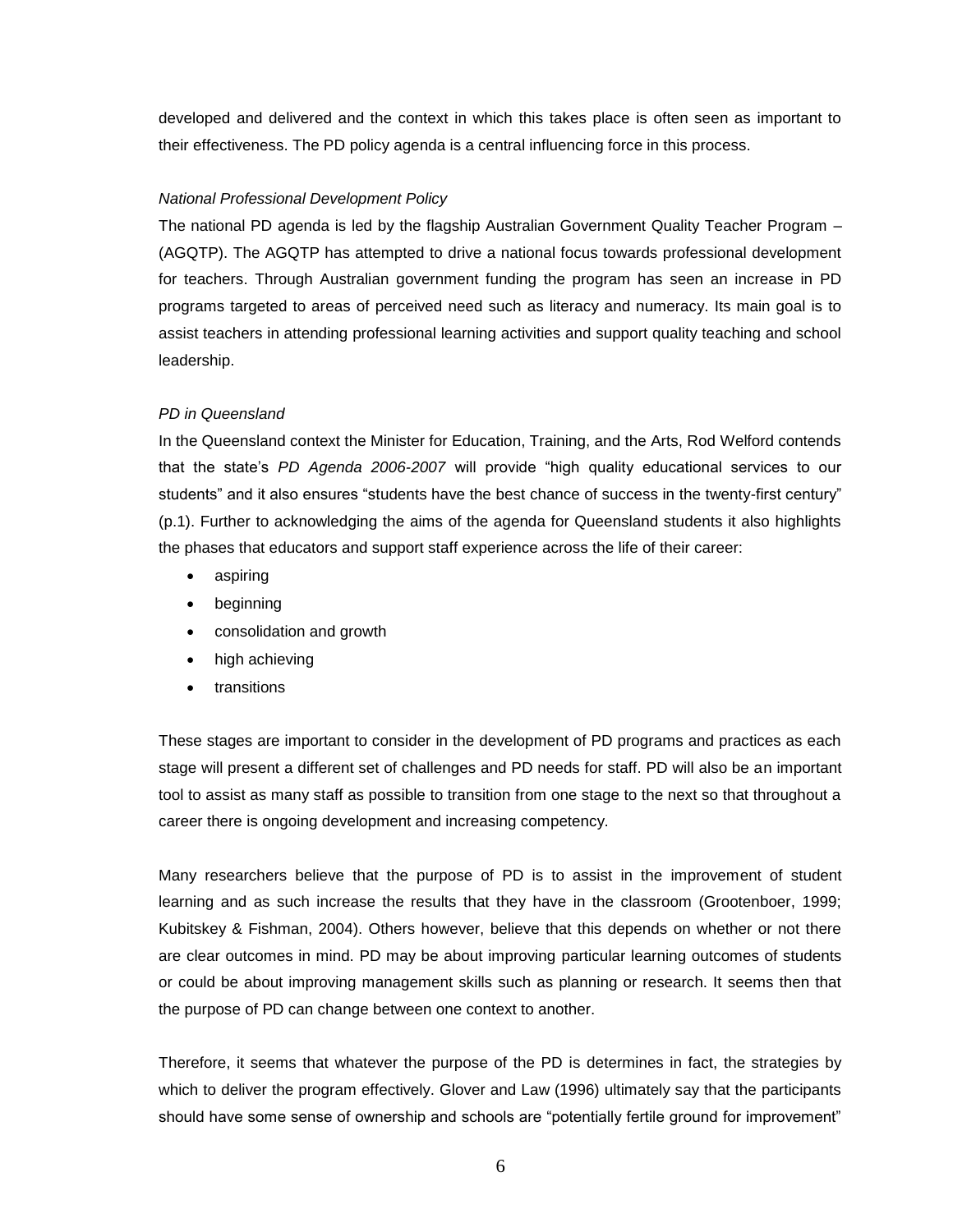(p. 5). This being so, much of the literature comments on the need for PD to act as a catalyst for teacher growth.

# *Teacher Professional Growth from beginning and early career to mentoring and leadership development*

One of the major outcomes of PD is to extend teachers' knowledge base and understandings in a particular targeted area. As previously discussed PD can focus on wide strata of topics: whether it is curriculum, planning, strategic policy, management or student learning. There are certain aspects acknowledged in the literature that should be taken into account for PD to be successful. The notion of professional growth of teachers is one concept highly prevalent in the literature.

*"The dynamic nature of teaching today reflects an ever-changing world. For today's teachers, professional growth is more than just absorbing information, facts and theories, and acquiring skills. Growth involves critical thinking to deal with the super-abundance of information and the ambiguity and complexity of that information. More and more, teachers must face the prospect of teaching in ways in which they have not been taught themselves to capitalise on opportunities offered by change as they move schooling forward in the 21st century." (Standards for the Development and Delivery of Professional Development and Training, The State of Queensland, 1998, p.1)*

This sentiment focuses on the notion of change and the ongoing expectations of teachers and other educators to constantly keep up to date and take on board the many and varied concepts that are presented to them throughout their career. It is clear and critical that PD must consider the development of the teacher not only as a vehicle by which students learning outcomes improve but as an individual. It is argued that if the individual personal needs of teachers are addressed this will then in turn affect their student learning outcomes.

It is also noted however, that the development of teachers own professional growth needs more insight.

*"Teachers professional knowledge is of crucial importance to the whole society but is seldom discussed or articulated beyond specialty and professional or academic circles." (Skilbeck and Connell, 2004).*

Lloyd et.al. (2005) highlight other more distinct aspects that they see as overarching guidelines for effective PD developed were that:

- 1. it must support teachers' lifelong learning through reflection (practice to theory)
- 2. it must improve teaching practice through action (theory to practice) and
- 3. it should foster active membership and collegiate relationships within professional communities
- 4. it should consider the need for timeliness and reflection over time for practising teachers

These suggestions highlight the importance of the teaching profession as being a 'lifelong journey', one where teachers are constantly learning and reflecting. It also calls for stronger networking and connection between teachers that are more experienced and those that are novices.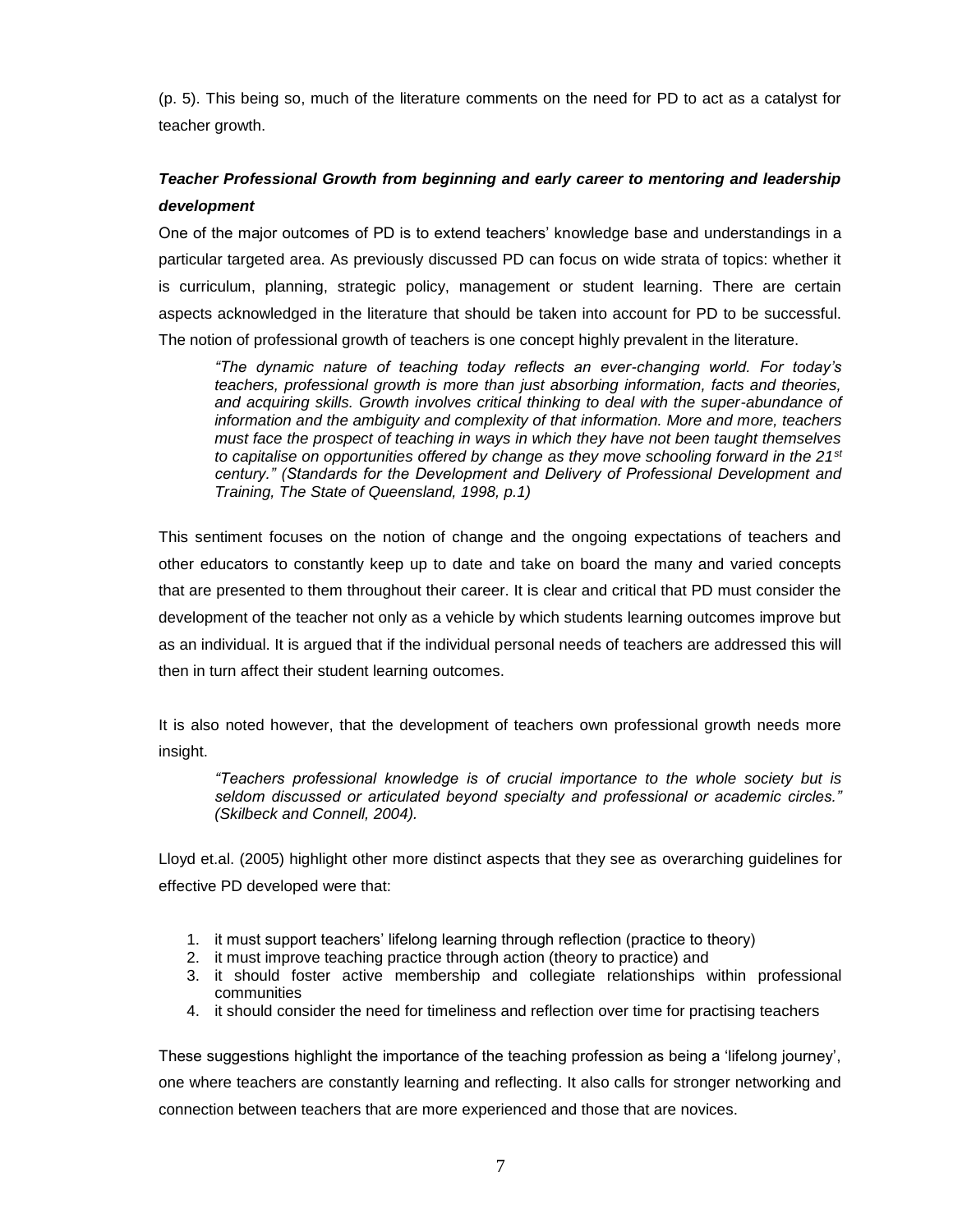#### *PD for beginning and early-career teachers*

An area of PD that needs considerable support and funding is one that focuses on beginning and early-career teachers. This involves aspects associated with pre-service training, induction and ongoing support through mentoring.

Much writing on beginning and early-career teachers focuses on teacher retention. In the United States for example, a national commission on teaching and America's future (NCTAF) was initiated to address recommendations from the *No Child Left Behind* policy. The commission investigated the "teacher shortage problem" (2002). More specifically, the inquiry stated that:

*"In general, the turnover rate among teachers is significantly higher than for other occupations. The fact is, an alarming and unsustainable number of teachers [estimated at almost a third] are leaving teaching during their first few years of teaching." (p. 3-4).*

This is confirmed in an Australian government inquiry – *Top of the Class* (2006), where it was found that up to 25% of teachers leave the profession within the first five years. The American inquiry notes that "high teacher turnover also severely undermines our ability to build and sustain professional teaching communities in our schools" (p. 8) and "undercuts the ability to implement school reforms" (p. 9).

Suggestions for moving forward are recommended in the report. These include:

- 1. provide beginning teachers with the opportunity to consolidate and build on what they have learned
- 2. allocating beginning teachers a mentor
- 3. giving beginning teachers a reduced teaching load
- 4. provide a better approach to induction into the profession

A major part of this would be to increase PD opportunities aimed specifically at beginning teachers. This has been addressed in the literature. For example, Zavala (2001) believes that the "persistent problem of teacher shortages and pessimistic views of the quality of teachers has led to a continuous demand to improve recruitment, preparation, and retention of teachers" (p. 1).

Much education research in Australia has focused on teacher education preparation and the adequacy of undergraduate courses. A result of this is the development of National Standards for teachers as well as much education discourse focusing on 'quality teaching' and 'best practice'. In this sense, PD for beginning and early career teachers is a significant area to consider in overall planning and development.

*"When teacher preparation is based on a transmission model of learning, a central dilemma for teachers becomes how to teach in ways one has seldom or never experienced." (Darling-Hammond & McLaughlin 1995; Little, 1993).*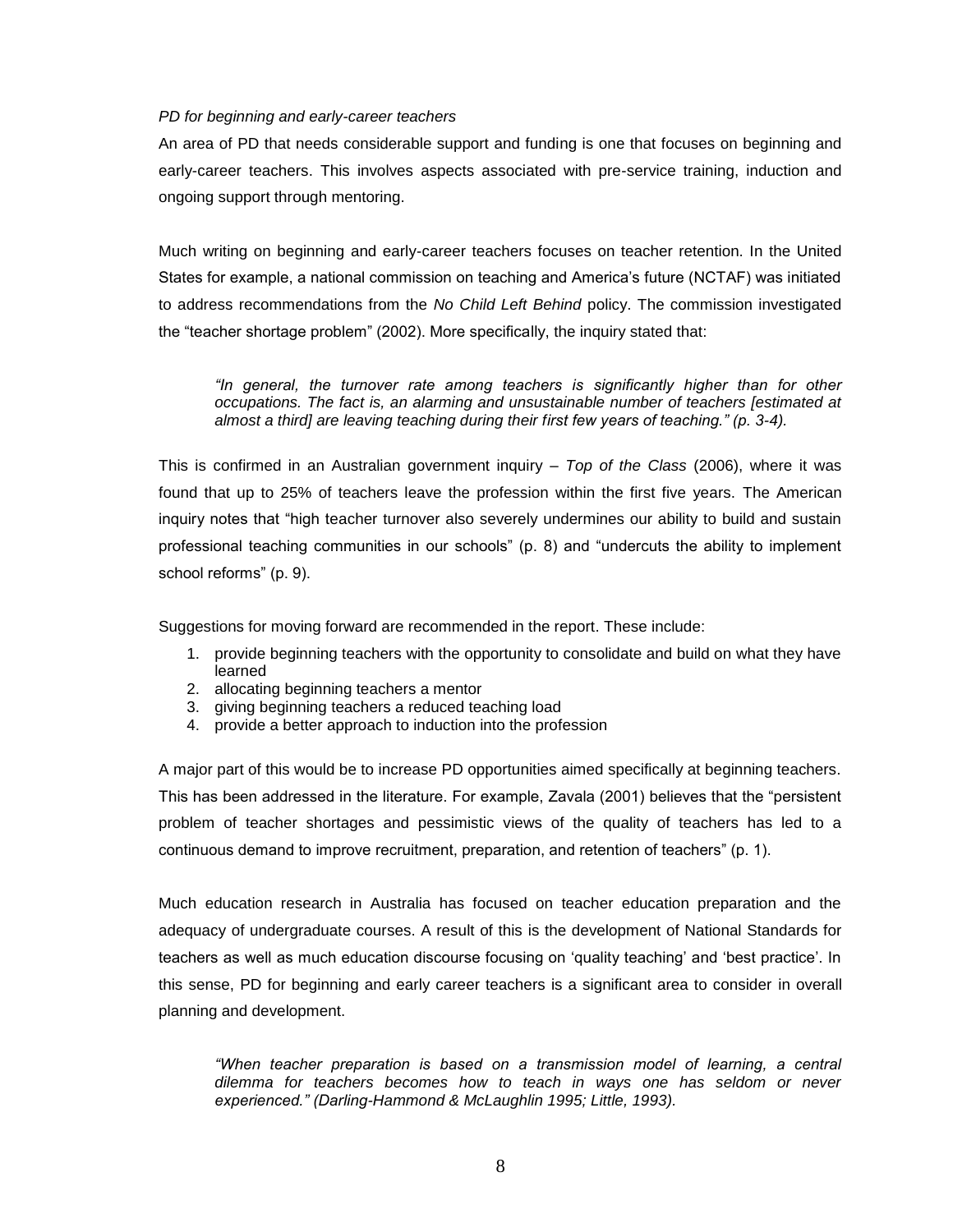The literature review explored a number of issues pertaining to the PD practices in the education sector. Of significance to these arguments is that programs and approaches to PD can be as diverse as the PD purpose itself. Consequently, it is difficult to pin down exactly what effective PD might look like as what works in one context may not work in another. Further, if PD programs are to be effective the consensus in the literature is that PD must meet the needs of the participants. PD needs are diverse, vary from teacher to teacher and present challenges for individuals, schools and systems in assessing which needs are most pressing. PD varies in its impact on participants and a more systematic approach may be required to inform decision making over which needs are addressed and what approaches and specific interventions employed. What's more participants themselves can be from varied levels of educational jurisdiction such as principals, managers, teachers and cleaners. It has therefore been argued that effective PD can be different things for different people. However, it is clear from the literature that a number of aspects can contribute to what effective PD may be and that current PD practices require improvement for a number of reasons.

Effective PD should be meaningful and relate to those that are present and be seen to be something that can be used to make a difference in the educational practice of the participants. PD needs to be ongoing and sustained over a period of time. It also needs to present practical applications to real-life situations. What is being offered now is mainly transmissive. It aims to address policy change or initiative. It is about people being informed and it can be skills based. In this sense it is a 'fill up the empty vessel' approach.

PD practice however, needs to be different and transformative. It needs to change the way an individual sees themselves by addressing an individual's sense of inquiry. In this sense, it needs to assist individuals to find ways to transform themselves and address valuable issues in the classroom.

#### **Methodology**

A number of data corpuses comprised the research. These included:

- 1. A comprehensive literature review canvassing key themes and understandings
- 2. Focus group and semi-structured interview methodology and protocols
- 3. An on-line survey tool.
- 4. A model for effective PD planning that considers strategies for addressing current and future PD need and amelioration of barriers to PD effectiveness

# *Focus Groups*

Two focus groups were conducted representing different perspectives on the efficacy of PD for teachers, schools, regions, and districts. Membership of the focus groups was determined through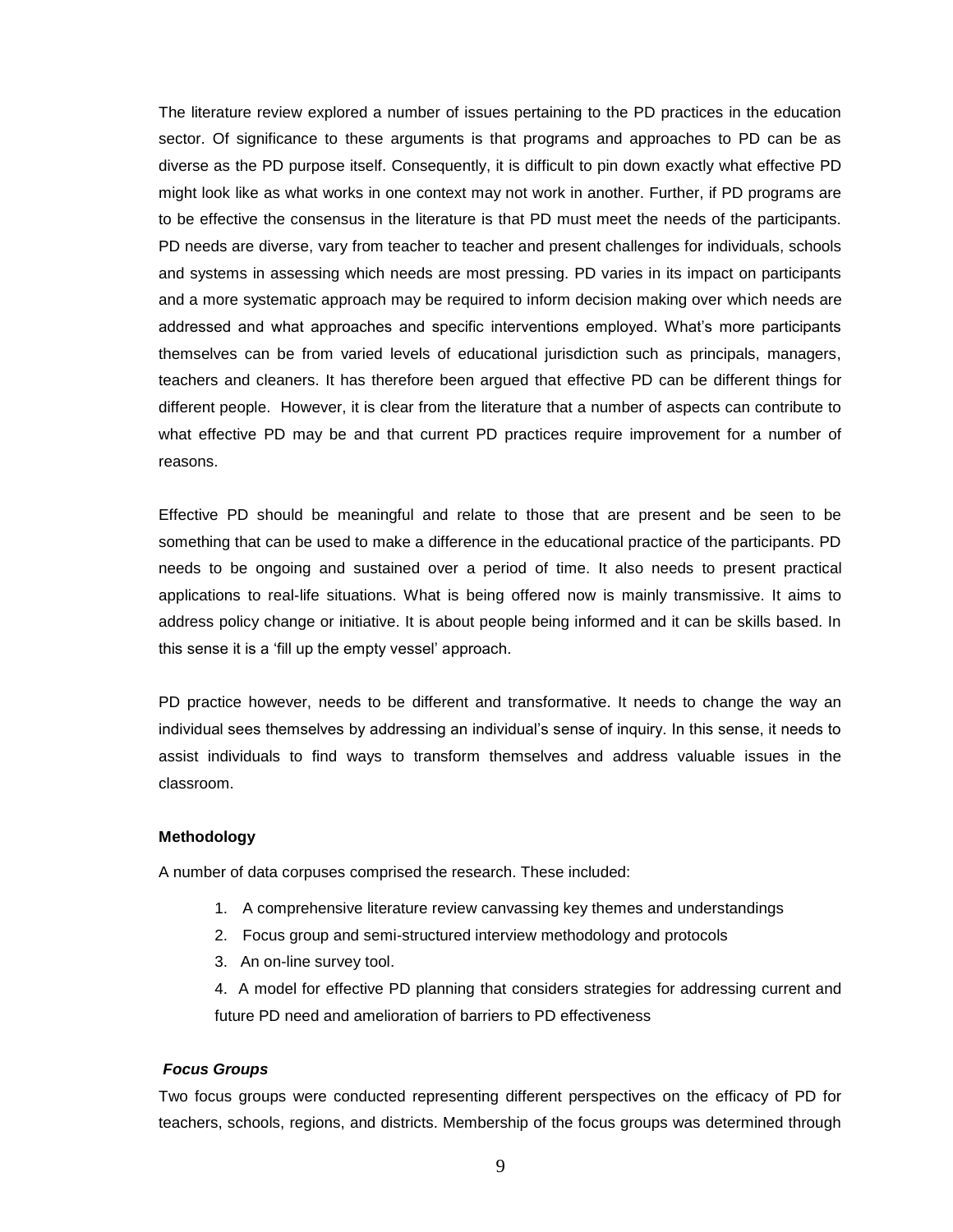liaison with Department of Education and the Arts and was restricted to those who had experience particularly with the AGQTP and grants.

Focus Group 1 involved ten participants who were PD coordinators from across the Queensland state. These individuals were responsible for the implementation of Education Queensland's *Professional Development Agenda* (2006-2007) across their regions. All regional representatives were present in the focus group. Participants of this focus group were drawn from a cross-section of school types including regional, remote and rural, large and small schools, primary and secondary, special and P-12 schools. Their focus is on building capacity within school communities and encompasses all members of a school staff (inclusive of teachers, administration, and ancillary staff). Focus Group 2 involved 6 participants who were middle to senior managers of Education Queensland. This included Principals, Educational Advisers, and Educational Director-Schools within the one regional non-metropolitan district.

**Box B:** Focus group questions

Question 1: *Background* Please introduce yourselves in turn, and for our benefit outline your role.

Question 2: What responsibilities do you have with respect to PD?

Question 3: What modes of PD have you used or experienced and what form of PD has worked best? Why?

Question 4: What form of PD has worked least effectively? Why?

Question 5: Have there been any barriers to the conduct of effective PD? (systemic, attitudes, local internal, local external)

Focus groups were conducted by researchers from the project team and followed a semi structured format using a series of prompt questions (refer Box B). Members were reassured that comments would remain confidential (de-identified) and formal signed consent was obtained from each participant. Focus groups commenced with all members introducing themselves and their role, and then proceeded with a general discussion by participants around the prompts suggested by the interviewer. Each focus group was held in a seminar/discussion room setting and were each of around 60 to 90 minutes in duration. Focus group discussion was audio taped and transcribed using general qualitative convention (Silverman, 1999). Content data analysis (as opposed to discourse analysis) was undertaken identifying key themes and sub-themes, and threads of common opinion.

#### *Interviews*

Interviews were conducted by researchers from the project team and participants were reassured that comments would remain confidential (de-identified) and formal signed consent was obtained from each participant. There were eight semi-structured interviews which followed a series of prompt questions (refer Box C). The interviews involved middle managers and/or teachers (5) and regional coordinators and/or directors (3). Participants were asked to elucidate their perspectives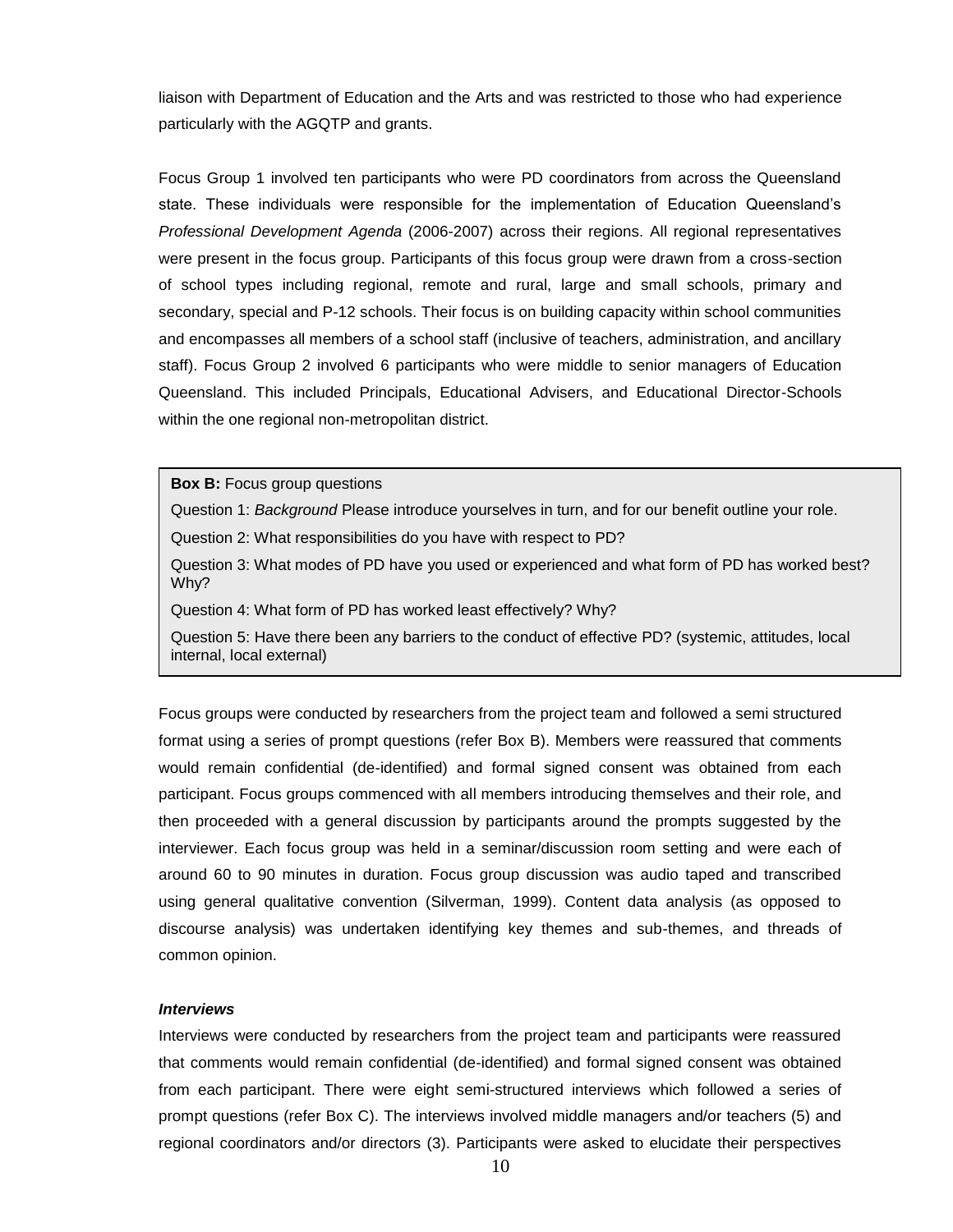on the effectiveness of PD to meet their job role, school contexts' need, the barriers, and enablers for effective PD. It also included their views on strategic planning for PD. Participants were also selected on their ability to provide insight to several dimensions of school type and size or job role.

Each interview was around 30 minutes in duration. Interviews were audio taped and transcribed using general qualitative convention (Silverman, 1999). Content data analysis (as opposed to discourse analysis) was undertaken aligning comments with key themes and sub-themes which emerged from the Focus Groups.

**Box C:** Interview questions

Question 1: *Background* Please outline your role.

Question 2: What responsibilities do you have with respect to PD?

Question 3: How many PD sessions have you attended in 2006? Last 3 years?

Question 4: What form of PD has worked best? Why?

Question 5: What form of PD has worked least effectively? Why?

Question 6: Have you delivered PD? If so, what?

Question 7: Have there been any barriers to the conduct of effective PD? (systemic, attitudes, local internal, local external)

Question 8: Have there been any aspects that have supported/helped success in PD in your context?

# *Survey*

The survey was disseminated across Queensland along with an information sheet about the project and a consent form. Two methods of engaging participants were employed. Principals were contacted via email asking for them to select three teachers within their own school that represented a range of approaches to teaching who were then contacted by email and provided with the details of the online survey submission tool. Additionally, where principals were supportive, hard copies of the same survey and supporting materials were provided to them for dissemination to all the staff of their school.

Survey participants were asked to provide details regarding their demographic, professional experience, and PD involvement, as well as asking about their opinions regarding PD effectiveness. Evaluative Likert scale items drew detail regarding the impact of PD involvement across the five dimensions identified by Guskey (2000). The items were adapted from the suite of evaluative tools designed by Horizon Research (2001) and according to insights gained from the extensive literature review.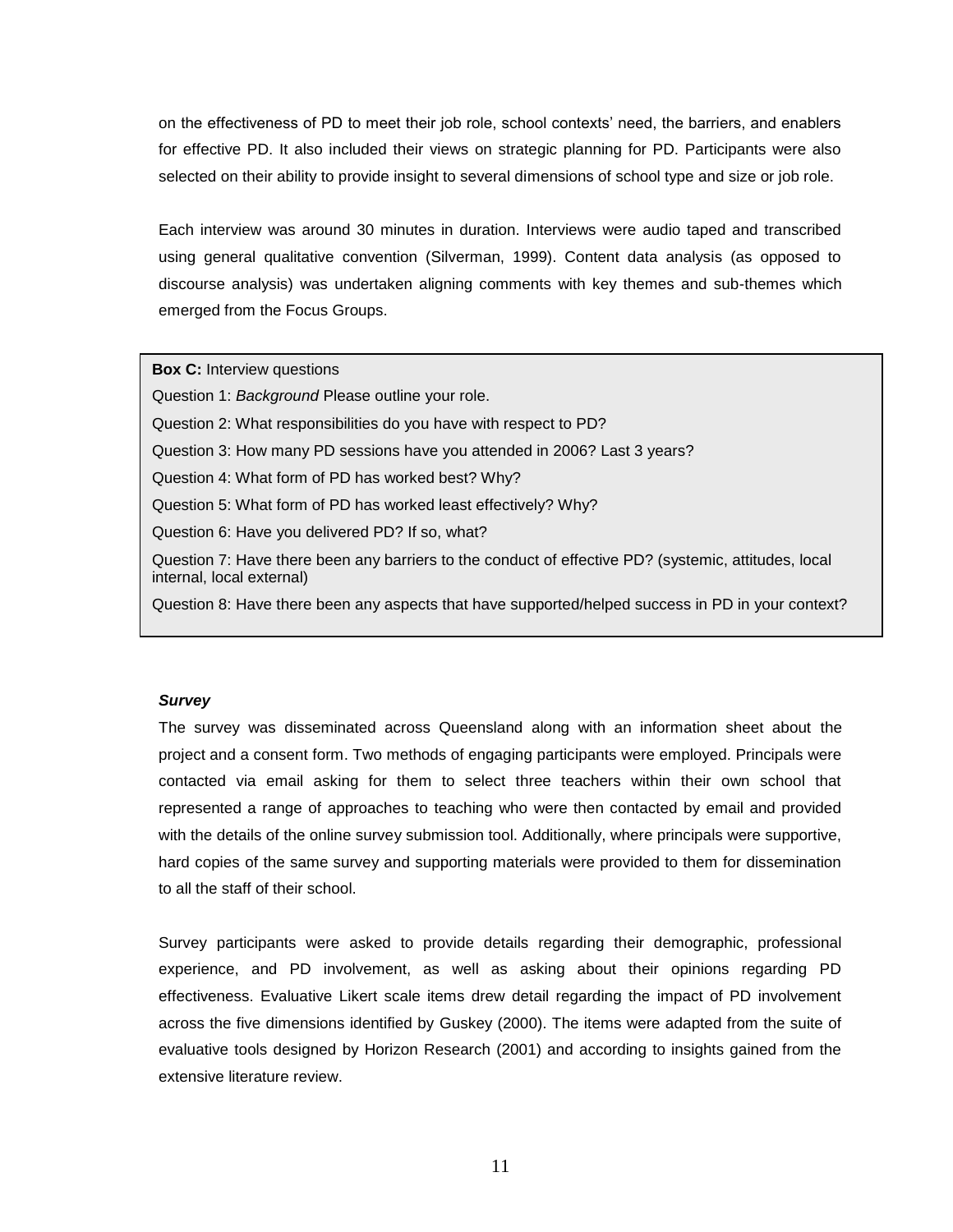#### **Findings**

#### *Focus groups and interview findings*

One outcome from these data corpuses was that PD itself can be conceived as a multitude of things. PD has formally or traditionally comprised on stand alone seminars, workshops or events that are often delivered on-masse to teachers. Both grant programs and compliance reports have tacitly promoted these types of formats.

*"There's been a tendency to think that to have PD, you had to go and sit at a workshop by an expert…" (Focus 1)*

Also highlighted from the focus groups and interviews was that satisfaction with PD or the efficacy of PD is dependent on a number of aspects. These include but are not limited to:

- the quality of the presenters (where relevant),
- the "fit" with the professional development need for participants and communities,
- the way the PD linked with classroom practice and/or daily work tasks.

There was a consensus that PD should be locally planned with support from regional PD officers, connect with local need, connect individuals or teams with a learning community, involve supported practice over time, and set an expectation for report on progress made as a result of the PD.

*"….if its valuable PD you see a result, something happens, you learn something more, you implement it, its implemented." [SJa, interview]*

Another major theme identified in the analysis of the focus group and interview transcripts was the notion of time. It was clear that the attitude, such as emphasized in Focus group 2,

*"The best type of PD is focused, sustained and PD that challenges teachers to change; also challenging to pedagogy and assessment." [Focus 2]* was consistent across education sectors.

It was also common for respondents to agree with the notion that:

*" There needs to be a flexible approach to PD planning and resources to implement effective PD. Teachers need time to think, and often the nature of the PD does not allow for this." [Focus 2]*

PD practices also needed explicit expectations and thorough follow up to be effective. Many educators also believed that stronger School/University partnerships should be built up so that educational sectors aligned both theoretical and practical approaches to teaching practice.

There was also agreement that having school based experts built capacity for effective PD but it was as equally important for those that participate and deliver get recognition for such.

A number of barriers were also highlighted in the focus group and interview data. These included: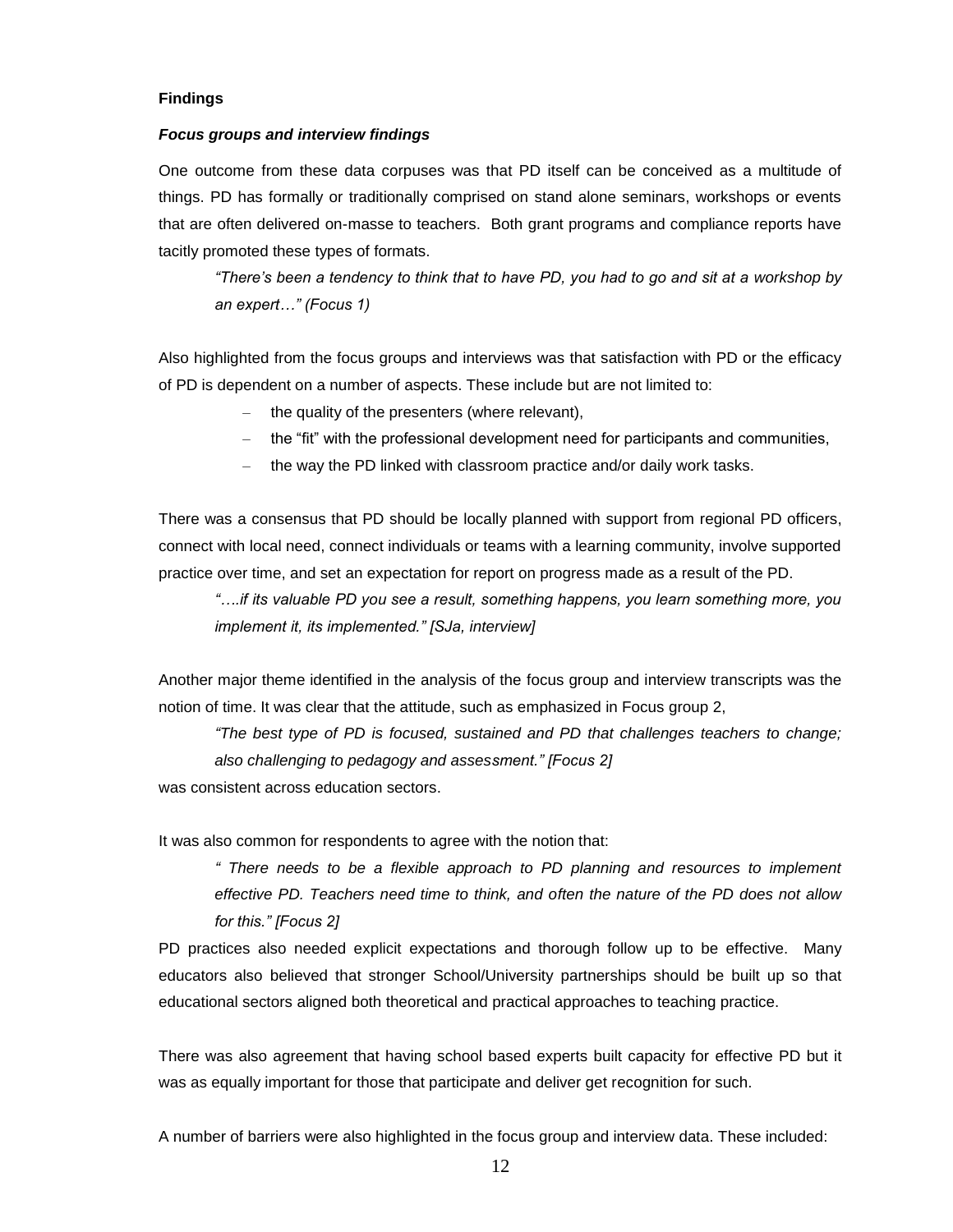geographic diversity (particularly access for those schools that are remote); lack of teacher sharing and connecting; disengaged teachers; time and timing; prior experience with poor PD; organisational convenience/compliance; burnout; teacher transience and insecurity.

*"-that they work in isolation often they don't realize that they are good. They don't compare themselves. They don't see anyone." [Focus 1] "-And they have the fear of that tall poppy syndrome too. They don't want to be lifted up above their peers, as best practice. "[Focus 1]*

# *Survey findings*

Conversely there was little evidence of dissatisfaction with the quality of PD from teachers who responded to the survey questions.

- Mean level of satisfaction for the PD scale  $= 3.87$  indicating endorsement for the quality of PD.
- Only 20% of respondents identified substantial dissatisfaction with the quality of PD.
- 20% indicated unreserved support for the quality of PD.

However, responses were skewed towards non-committal or guarded endorsement, which suggests there is still room for improvement in the quality of PD. There was also a variation in reported usefulness of PD reflects discrepancy between type or content area of PD delivered & desired PD.



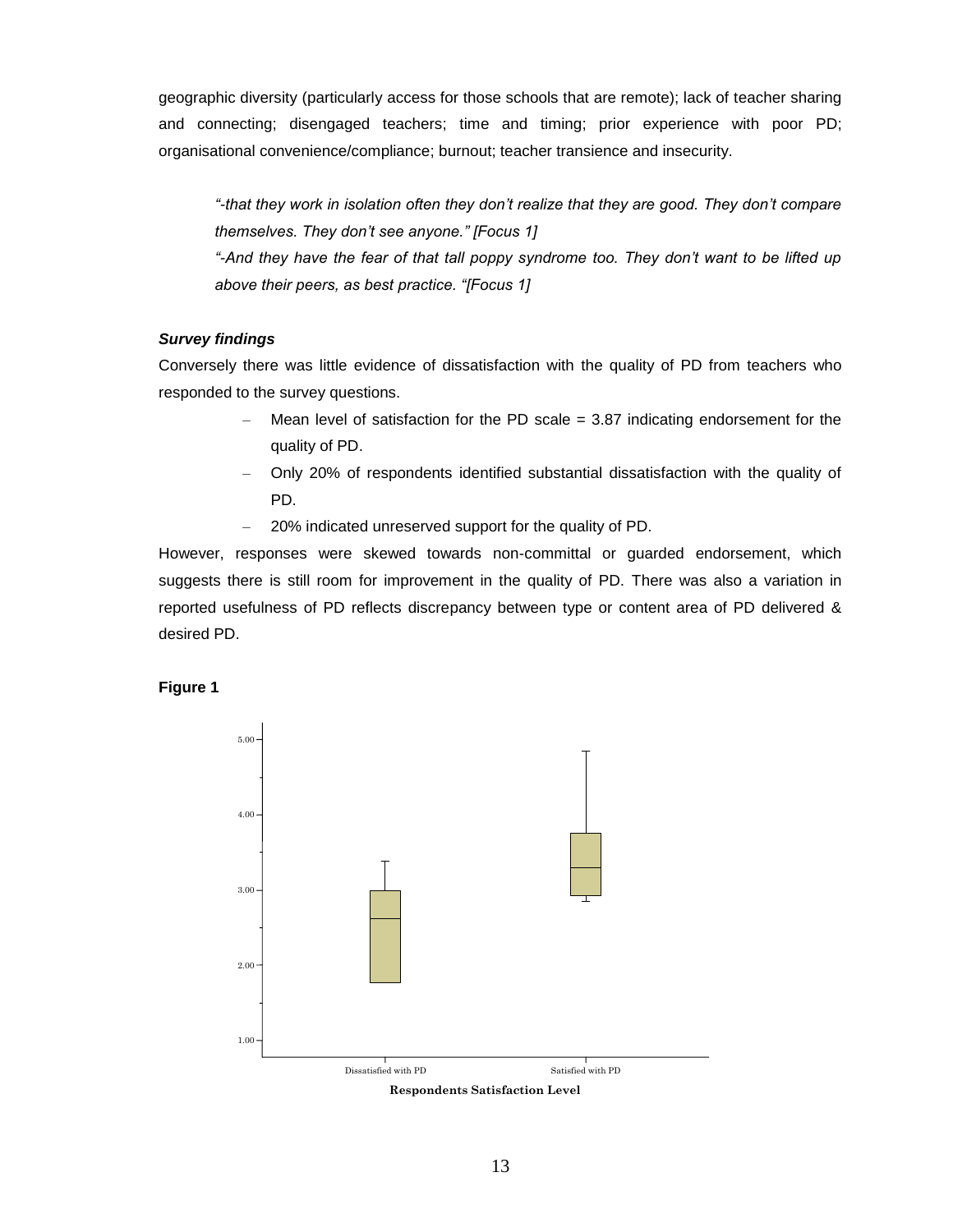Figure 1 shows that there was a strong and positive correlation between the satisfaction and organizational support score. This means that teachers who felt they were supported by their administration for PD ventures were generally happier with their PD experiences.

A consistent overriding theme was that effective PD is not a singular construct but that it reflects variety of need, contexts and objectives in both selection of focus and mode/s of engagement. Effective PD recognises and taps into extant expertise and works to build organisational and individual capacity for further growth. Effective PD depends on partnerships, time and timing, funding and reflection. It sets expectations, carefully assesses efficacy and provides a platform for reporting on evaluated PD to the professional community.

#### **A model for effective Professional Development planning and strategies**

This research project provided comprehensive evidence to support the notion that effective PD should be responsive, contextualised and dependent on the attitudes of local professionals, their career stage, and their engagement. It is clear that there is no one size fits all best practice model for PD mode of delivery.

This project found that in publishing the PD Agenda, Education Queensland provides much of the direction for PD activity in schools and across regions. The existing Education Queensland system also provides PD coordinators to assist in the identification of local PD need, brokering and networking of PD opportunity and assisting in the setting of expectation deriving from PD programs. This has been shown to be quite successful. The data also show that teachers are well aware that there are also programs available for staff to access for personal development especially aspiring leaders and beginning and establishing teachers. Recently there has begun the development of a suite of Pathways options that present staff with opportunities to work toward formal qualifications to support their work. Upgrading of formal qualifications for teacher aids is also available. Additionally, Education Queensland provides induction material for beginning and establishing teachers. Participants in this project were also well aware of staff that had completed advanced qualifications at tertiary institutions. Education Queensland clearly recognises that the development of systemic wide professional capability relies on attention to the professionalism of the workforce. However, the data from this research tends to suggest that formal support, compliance requirements, and recognition is limited to the restricted set of systemic PD purposes published in the agenda. There was a strong suggestion that personal development efforts were not comprehensively encouraged, rewarded, acknowledged or utilised. This has had the effect of sidelining the perceived value and relevance of personal professional development PD.

To effectively develop their professionalism, teachers require opportunity for self identified development need, opportunity to pursue development as individuals supported by a team, small teams, or identified communities, and these opportunities need to be supported and rewarded. Although it is clear that all the elements of a potentially effective PD system are present, the lack of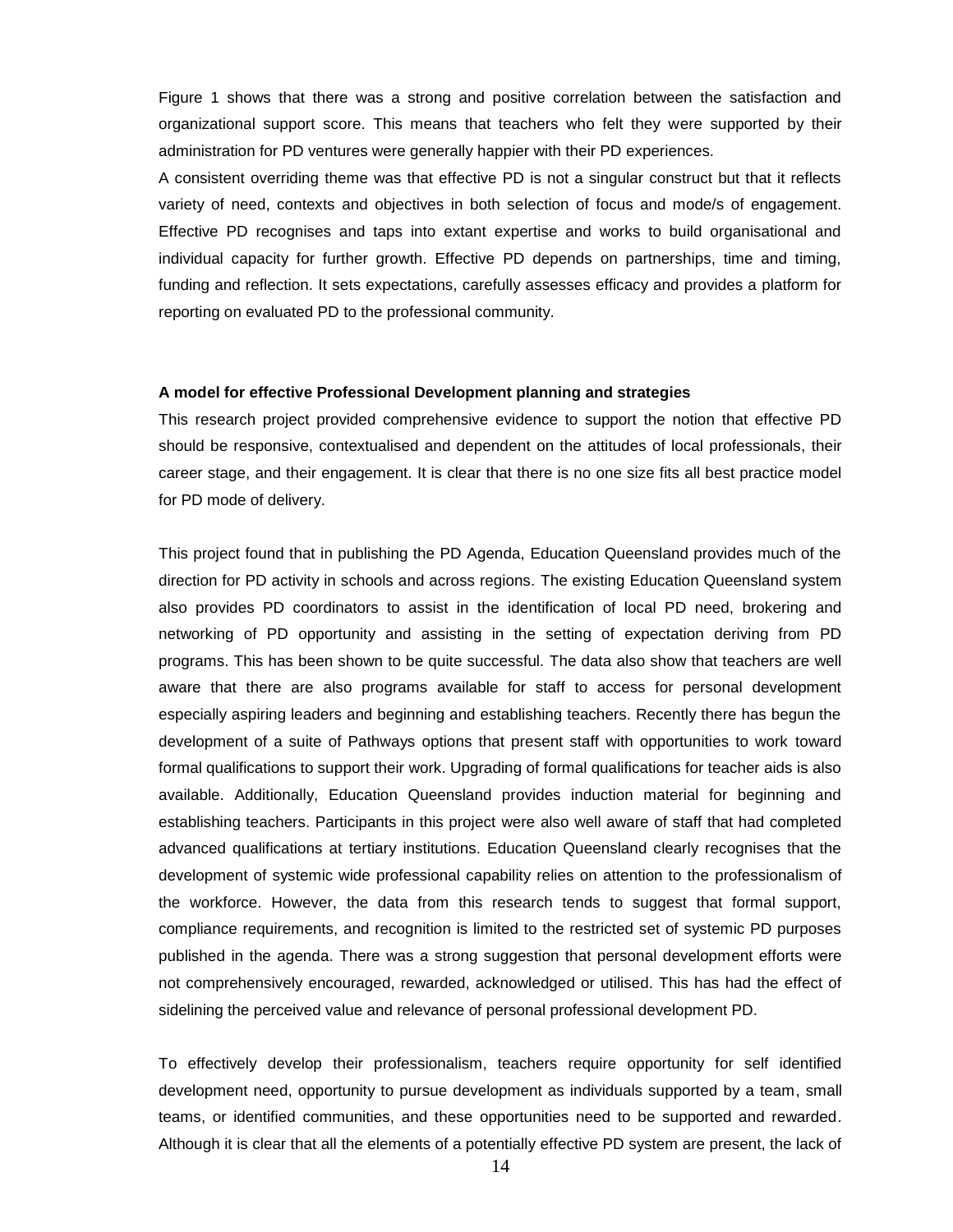formal recognition and support/encouragement for personal and team growth programs has resulted in a perception that the systemic PD need by way of the PD agenda, is all that is valued. Funding for projects via AGQTP certainly largely ignore strategies for enhancing the personal professional capabilities of staff.

An effective model of PD would be one where there is more support for individual and small group based PD promoting the development of the workforce at the grass roots. The research team recognise the need for PD that derives from systemic dissemination requirements regarding policy etc, but this is only one aspect of PD. Professional learning however, is specific to the individual, the context, the team, and local objectives, and this drives the need for establishment of a PD model that also provides well for individual growth. Figure 2 depicts the layers of PD purposes that contribute to an overall effective PD model. Note that, as depicted, PD balance is considered to comprise greater focus on personal growth than team development, and so on up the pyramid to the systemic purposes for PD.



Figure 2. PD pyramid

The PD agenda as provided by Education Queensland does well to direct attention to key themes, but it does limit the opportunities for individuals. Retaining the PD Agenda framework but supplementing it with a more personalised and situational construct for professional growth would herald an extremely positive future for the profession. The vision here is a framework that promotes teachers developing their own PD goals, while being supported, and mentored. Pursuit of PD would be over a significant duration to allow for reflection (e.g. online programs of study, professional portfolio development), and may involve a variety of options including Pathways programs (already an initiative of Education Queensland), specialised higher education qualifications, mentoring development programs, leadership programs and so forth. Teachers could carefully manage their development through processes that require them to explicitly detail and demonstrate their achievement of objectives linked to Professional Standards. Teachers could be released for engagement in PD (e.g. one day per week), and selected for such release through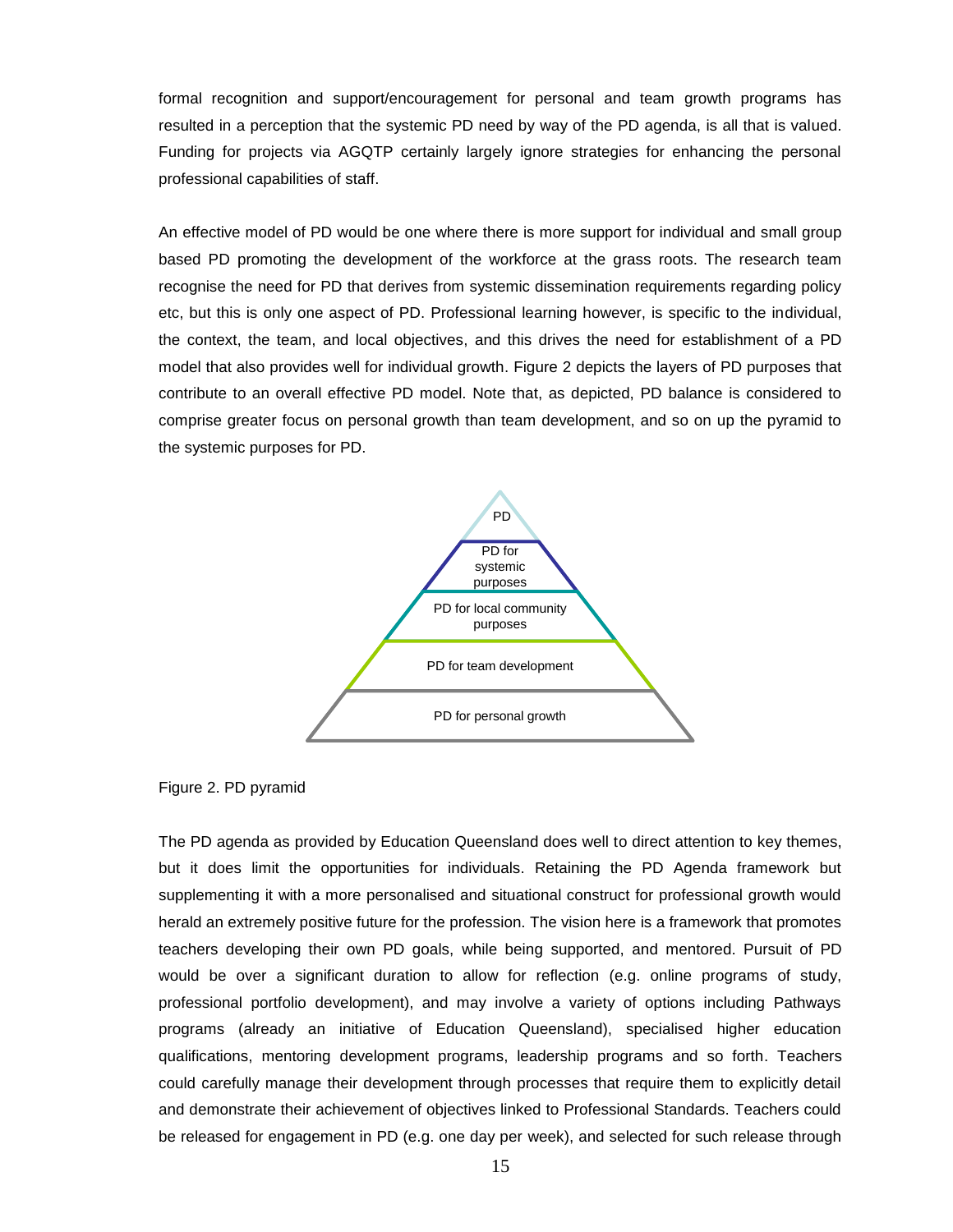a merit/need based selection processes and formal application. Teachers engaged in these personal development programs would be required to develop local events in their area of expertise for the benefit of their colleagues. This would be an important process for developing the skills of colleagues, and enticing them to consider their own PD needs. AGQTP funding could be structured to reflect the balance depicted in Figure 1.

There also needs to be mechanisms for projecting the benefits of PD growth across the system. The research has identified several barriers to sharing between educational professionals. Not least are their extant insecurity and the expectation that attempts at shared expertise will not be well received or regarded. A system that recognises, rewards and expects collegial sharing will be the foundation of a much more effective PD framework. Therefore, a model for PD that formalises, supports and promotes personal PD as well as the other purposes of PD, and which incorporates a more reflexive relationship between these PD layers, should break down some of these barriers.

This research project has not found any evidence to support the notion that there would be one best mode for PD. PD mode must be as varied as there are things to be learned and people to learn them. The research has discerned however, that there may well be one best model for PD management, a reflexive four layer model. Priorities for PD would be set as non prescriptive guidelines to assist PD coordinators in their advocacy role. These priorities would reflect predominant need flagged to PD coordinators and consolidated centrally, as well as policy driven requirements identified for the profession/system. Funding for PD would reflect the hierarchical balance depicted in Figure 1, but management would respond to the nature of the relevant PD layer. That is, at the personal PD purposes layer, management of PD would be shared between professional associations (for disciplinary based initiatives), regional offices (who might act in the selection by merit of people for tertiary and formal qualification opportunities), schools (who might manage formal mentoring programs), and individuals (who might apply for study release programs, or engage in Pathways options). At the Team PD layer, management might narrow to include just school, cluster or professional association projects brokered by PD coordinators. At the community PD layer, management might rest with school leadership teams supported by PD coordinators. Finally, at the systemic purposes PD layer, management might rest with regional leadership. Refer to Figure 3 for a rough sketch of proposed management responsibilities.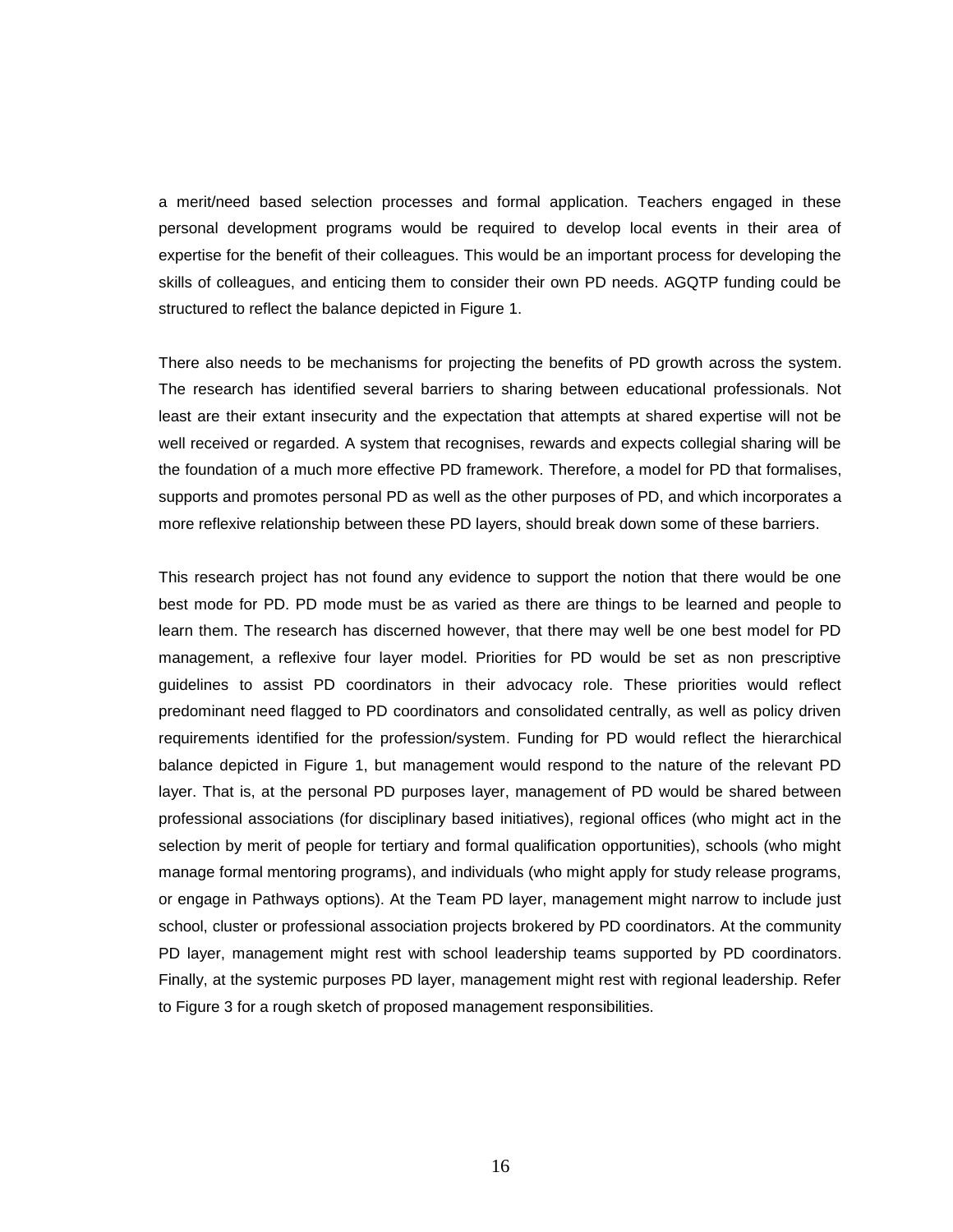| ĔΜ<br>Prioriky Sekti<br>a<br><b>Meilie</b> xi | <b>System</b> | Regional management                                  | S<br>nat<br>ㅎ |
|-----------------------------------------------|---------------|------------------------------------------------------|---------------|
|                                               | Community     | School/ cluster management                           |               |
|                                               | Team          | School/ professional association management          |               |
|                                               | Personal      | Individual/team leader/school/regional<br>management |               |

Figure 3: PD Management model

This model is designed to provide support for development of opportunities in each of the four layers of PD purpose. It provides for formal processes for application and selection by merit/need, for funding and release. It includes the valuable PD coordinators in each region to assist staff to articulate their PD need and to connect them with personnel and materiel resources for the conduct of PD. And it suggests the place for reflexive development of PD agenda priorities.

The research task for this project was to identify how PD needs may be identified and met. It became clear that PD needs are various and as such may be identified in a variety of ways. The PD management model presented in Figure 2 provides a responsibility sketch for the identification of PD need at each layer of purpose. For example, for personal PD needs, we rely on individuals themselves, their team leaders, school leaders, and PD coordinators to identify PD priorities and opportunities for individuals to engage in development programs. The Professional Standards framework provides an ideal tool here for teachers to use to both identify areas of need and against which to provide demonstrable evident of achievement and development.

The important test of any model for PD is that it adequately responds to the requirements of each stakeholder. This research project has identified that the current management model does not effectively address the needs of all stakeholder groups, with particular deficits with regard to the scope for recognised and supported personal professional development. The research team propose that the suggested management model frame will form an appropriate vehicle for the establishment of a more comprehensive and respected PD scheme. The success of PD initiatives now and into the future will be best gauged by: the engagement levels of staff in personal PD programs, the degree to which staff report that PD has been relevant and has effected changes in their personal practices against the Professional Standards, and the degree to which PD coordinators are employed to broker PD initiatives for teams, schools, and communities.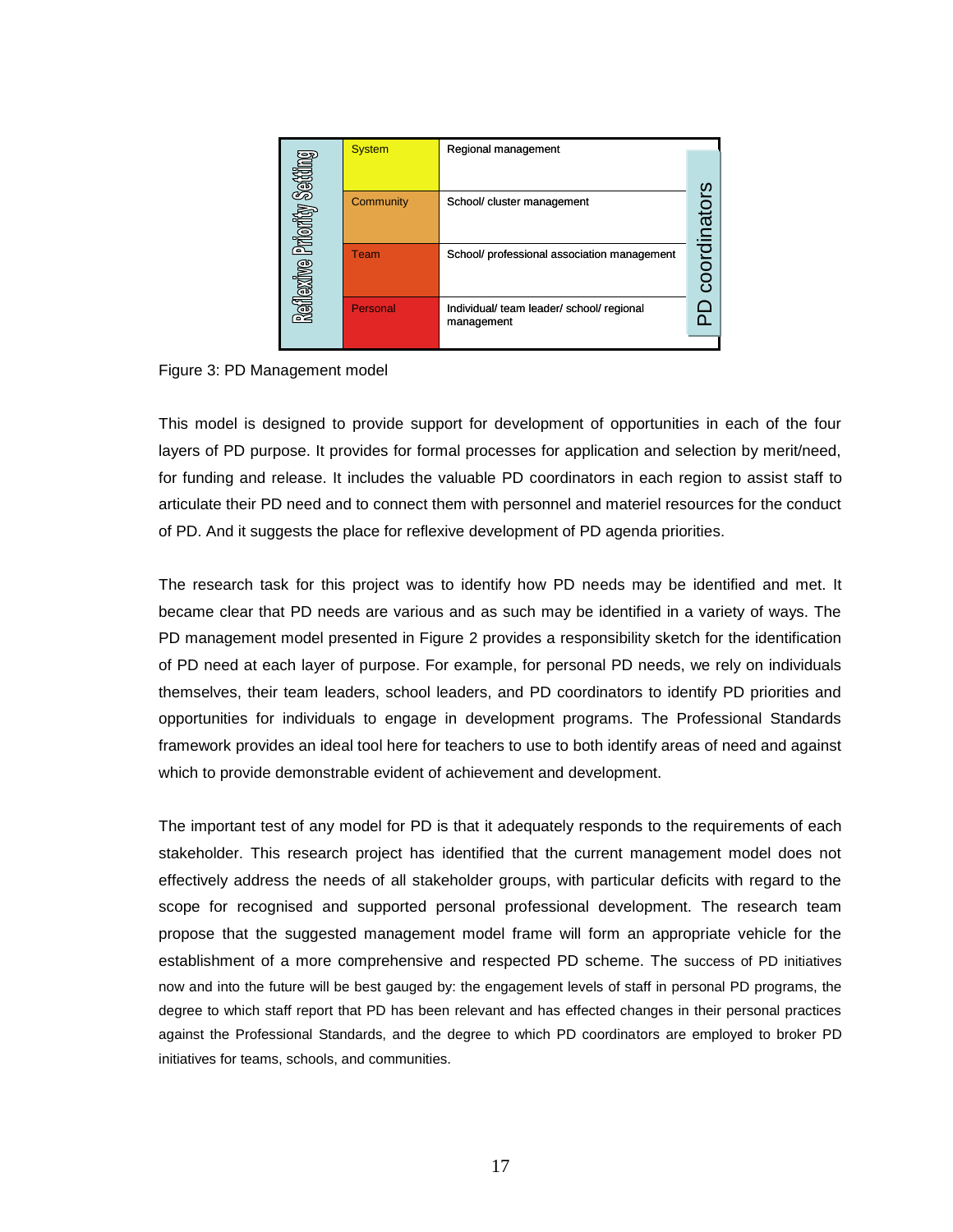#### **Recommendations from report**

- **1.** Supplement the systemic PD Agenda priority framework with formal provisions for PD at the personal, team and school community layers.
- **2.** Where possible identify, develop and utilise in-house expertise for PD programs
- **3.** Develop partnerships between schools and with tertiary institutions through the design of collaborative PD
- **4.** Provide PD over time, with express expectation for collaboration with colleagues.
- **5.** Utilise technology wherever possible to supplement and promote the establishment of Communities of Learners
- **6.** Develop a reflexive capacity for the setting of PD agenda priorities
- **7.** Provide long term development /Special Study Program opportunities for staff on a merit basis to be taken as 1 day per week release to engage in development that will promote demonstrable improvement linked to Professional Standards. Include in the arrangement a requirement for connection and discussion with colleagues about program experiences.
- **8.** Maintain and support the PD coordinator roles in each region
- **9.** Recognise and reward practice that shows direct link to a PD engagement

#### **References**

Commonwealth of Australia. (2007) *Top of the Class: report on the inquiry into teacher education.*  House of Representatives, Standing committee on education and vocational training, Canberra: February 2007.

Darling-Hammond, L., McLaughlin, M.W. (1995) Policies that support professional development in an era of reform" *Phi Delta Kappan, Vol 76, 1995.*

Glover, Derek & Law, Sue. (1996) *Managing professional development in education: issues in policy and practice.* Great Britain: Kogan Page Ltd.

Grootenboer, Peter. (1999) "Self-directed teacher professional development" in Australian Association for Research in Education, AARE.

Guskey, T.R. (2000) *Evaluating professional development.* London: Corwin Press.

Ingvarson, L. (1998) "Professional development as the pursuit of professional standards: the standards-based professional development system" in *Teacher and teacher education,* vol 14, no. 1 pp. 127-140, January 1998*.*

Kubitskey, Beth & Fishman, Barry, J. (2004) *Impact of professional development on a teacher and*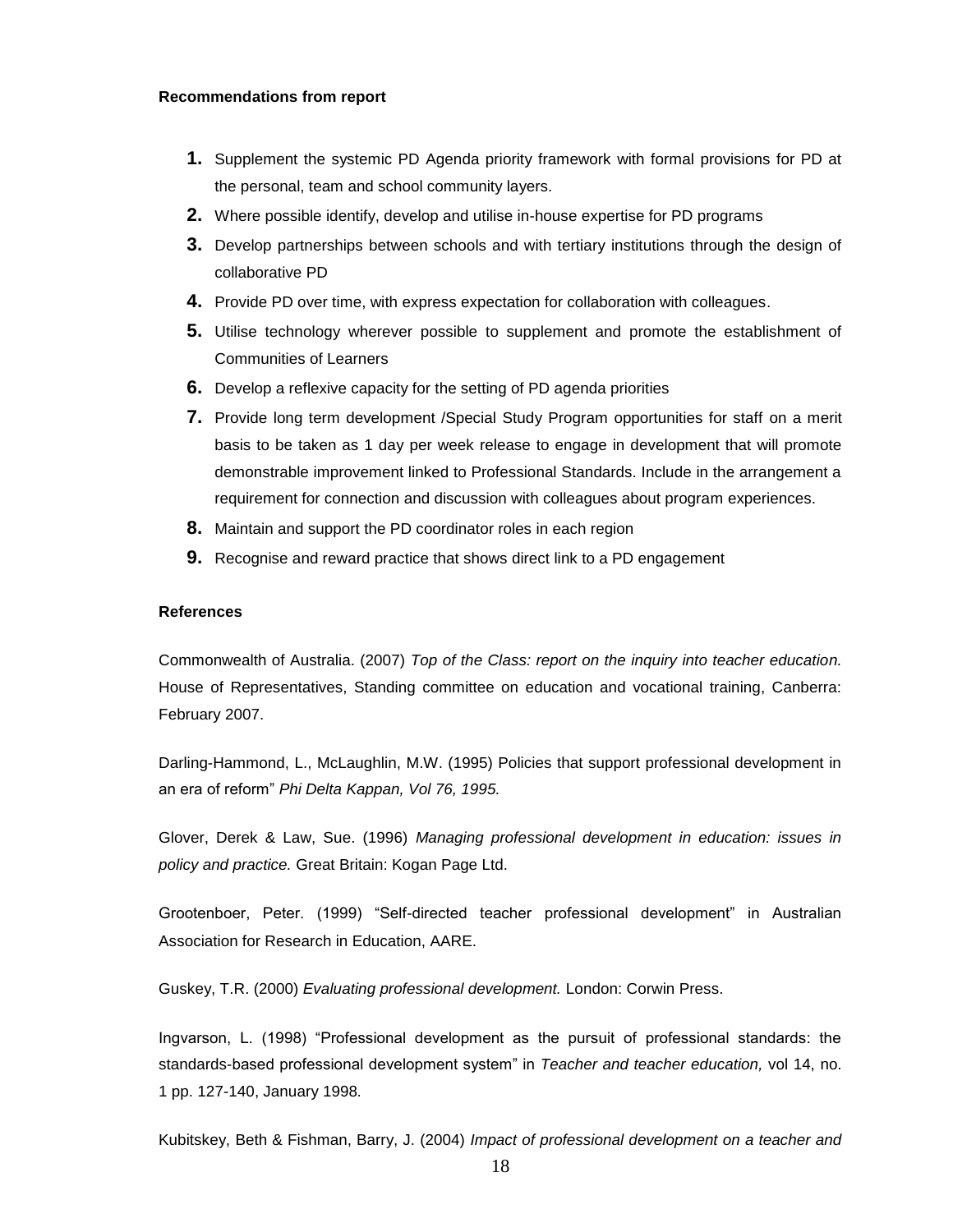*her students: a case study.* AERA.

Lee, H.J. (2004-2005) "Developing a professional development program model based on teachers' needs" in *Professional Educator,* vol 27, no. 1, pp. 39-49, Fall-Spring*, 2004-2005.*

Lieberman, J.M. & Wilkins, E.A. (2006) "The professional development pathways model: from policy to practice" in Kappa Delta Pi Record, vol. 42, no. 3, pp. 124-128, Spring 2006.

Little, J.W. (1993) "Teachers' Professional Development in a Climate of Educational Reform" *Educational Evaluation and Policy Analysis*, vol. 15, no. 2, pp. 129-151, Summer, 1993.

Lloyd, M., Cochrane, J & Beames, S. (2005) "Dynamic not static: characteristics of effective teacher professional development in ICT". In 2005, AARE, Eds. *Proceedings AARE '05: Education Research – creative dissent: constructive solutions.* Parramatta, New South Wales.

McKenzie, P. & Santiago, P. (2005). *Teachers matter: attracting, developing and retaining effective teachers.* Organisation for Economic Co-operation and Development, OECD

Raynor, S., Gunter, H. & Powers, S. (2002) "Professional development needs for leaders in special education" in *Journal of in-service education, vol. 28, no. 1, March 2002, pp. 79-94.*

Reid, K. (2004) "An evaluation of strategies and professional development needs on attendance issues within an LEA" *in Pastoral care in education, vol 22. no. 1. pp. 15-24.*

Skilbeck, M. & Connell, H. (2004) *Teachers for the future: the changing nature of society and related issues for the teaching workforce.* A report to the teacher quality and educational leadership taskforce of the ministerial council for education, employment training and youth affairs, September 2004.

State of Queensland (2006) *Professional Development Agenda 2006-2007.* Queensland Government.

State of Queensland, (1998) *Standards for the Development and Delivery of Professional Development and Training*, The State of Queensland.

The Australian Government Quality Teacher Programme (AGQTP) (2005) *Cross-sectoral strategic plan 2006-2009 for Queensland.* Education Queensland, Queensland Catholic Education Commission and Association of Independent Schools Queensland, October 2005.

The National commission on Teaching and America's Future and NCTAF State Partners (2002) *Unraveling the "teacher shortage" problem: teacher retention is the key.* Washington D.C.: August 2002.